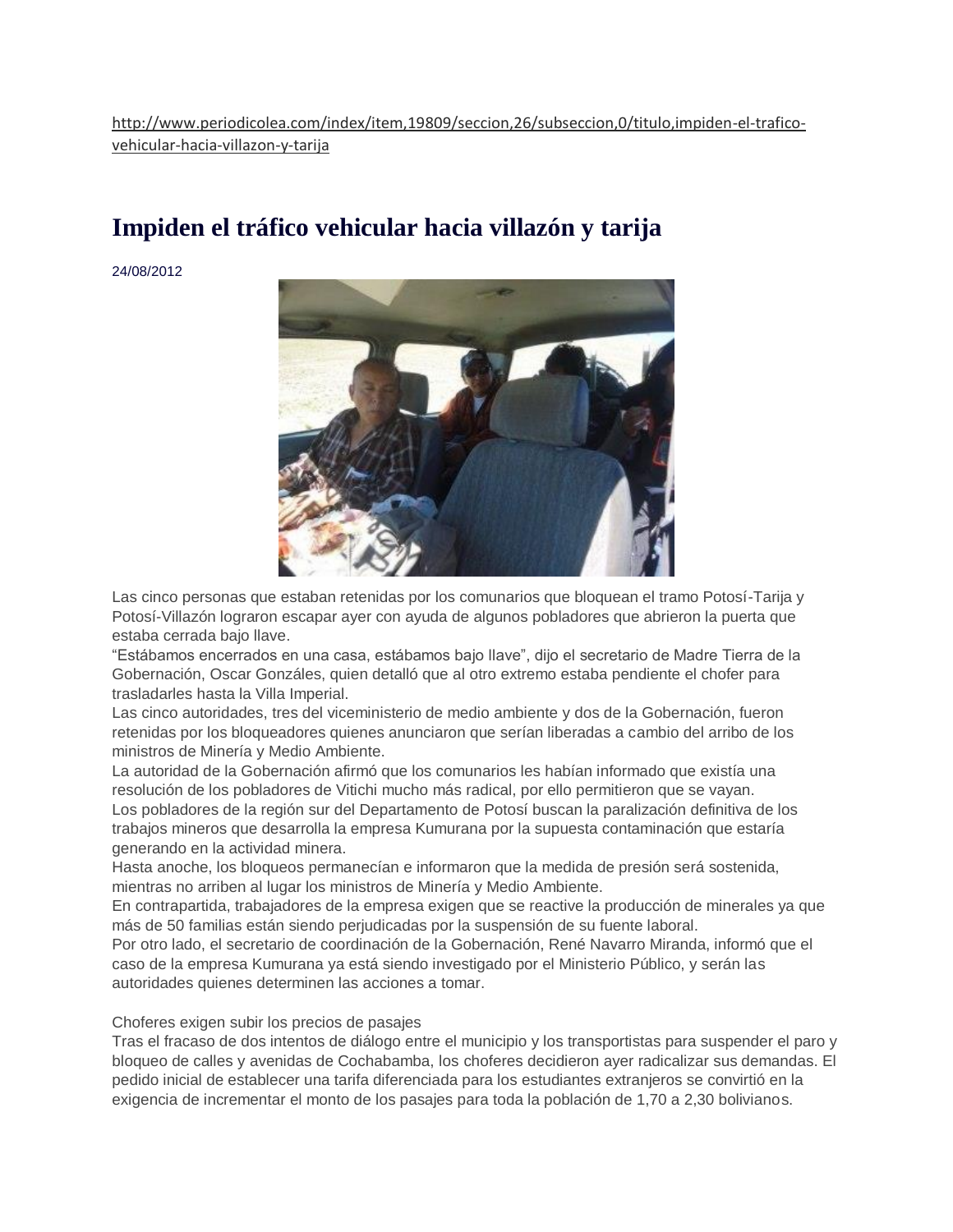El secretario ejecutivo de la Federación de Transportistas de Cochabamba, Lucio Gómez, conminó ayer al alcalde Edwin Castellanos a convocar a una reunión para tratar el aumento de tarifas. El dirigente advirtió con un paro de 48 horas para la próxima semana.

Los transportistas alegan que los 1,70 bolivianos era una tarifa transitoria y que ahora corresponde a las autoridades realizar un estudio para establecer una "tarifa real".

Las medidas de presión empezaron ayer en la madrugada con bloqueos en 20 puntos del centro de la ciudad y avenidas que conectan con carreteras hacia el oriente y occidente del país.

Los choferes pusieron micros y minibuses en las vías e incluso recurrieron a la violencia con rotura de parabrisas, pinchado de llantas y dando chicotazos a los propietarios de taxis que circulaban por algunas zonas.

Los viajes interdepartamentales también fueron suspendidos ayer. La terminal de buses estuvo cerrada. Si bien los puentes contaban con resguardo policial garantizando la circulación de vehículos, los transportistas se dieron modos para bloquear las avenidas cercanas.

### Reclamo

"Ha brillado la ausencia del señor Alcalde, me parece que no le interesan estos problemas. Después de haber esperado más de una hora, hemos decidido retornar a la federación", dijo Gómez ayer en la mañana, antes de retirarse del Concejo Municipal donde fueron convocados para una reunión. Entretanto, Castellanos dijo que los transportistas equivocaron el camino y que primero deberían convocar al diálogo, agotar esta instancia y recién asumir medidas de presión. "Sin embargo, primero bloquean las calles y luego piden diálogo", dijo.

Gómez ratificó que "la determinación es clara, ya no vamos a permitir ningún tipo de atropellos, el ampliado departamental determinará declarar un paro de 48 horas". El presidente del Concejo Municipal, David Herrada, respondió: "Lamentamos la prepotencia de los transportistas. No quisieron esperar al Alcalde. Siempre arguyen que tienen la razón, cuando las normas son de cumplimiento obligatorio". "El Alcalde, esta mañana (por ayer), no ha podido llegar porque tenía una conferencia sobre el tema de la Telemaratón", dijo Herrada y advirtió a los choferes que "no entren en franca violación a las normas no sólo nacionales, sino internacionales. No es discriminando como se va a solucionar", dijo Herrada.

#### Reunión

Durante las primeras horas de la mañana de ayer, tras empezar los bloqueos en la ciudad de Cochabamba, Gómez asistió al Concejo Municipal a una reunión convocada por los miembros de la directiva y en ella presentó sus reclamos por la tarifa universitaria que deben cobrar a los estudiantes extranjeros, pues, según dijo al iniciar este encuentro, "vamos a hablar claramente sobre el tema de pasajes, porque el transporte ha sido una de las instituciones que ha tenido el desprendimiento correspondiente para mantener el pasaje diferenciado con la Universidad Mayor de San Simón, pero nunca habíamos hablado de las universidades privadas, que tienen estudiantes extranjeros que han tenido la osadía de botar con monedas a nuestros conductores".

## **[They prevent vehicular traffic to tarija and villazon](http://www.microsofttranslator.com/bv.aspx?from=es&to=en&a=http%3A%2F%2Fwww.periodicolea.com%2Findex%2Fitem%2C19809%2Fseccion%2C26%2Fsubseccion%2C0%2Ftitulo%2Cimpiden-el-trafico-vehicular-hacia-villazon-y-tarija)**

24/08/2012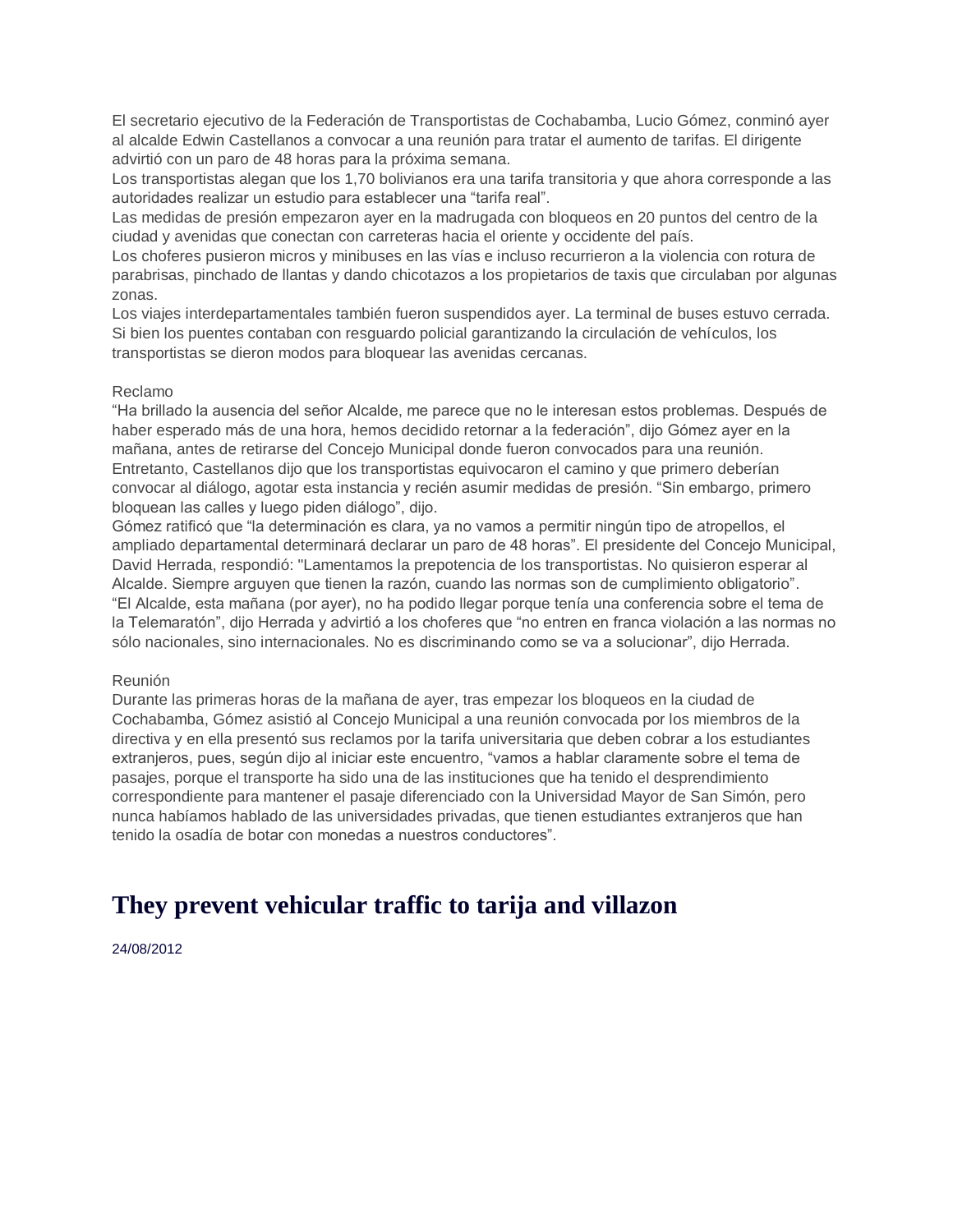

The five people who were retained by the community members that block the stretch Potosi-Tarija and Villazon-Potosi escaped yesterday with the help of some residents who opened the door that was closed under lock and key.

"We were locked in a House, we were under lock and key," said the Secretary of mother earth of the Interior Oscar Gonzales, who explained that the other end was pending at the driver to transport them to the Imperial Villa.

The five authorities, three of the Deputy Minister of environment and two of the governorate, were retained by blockers who announced that they would be released in Exchange for the arrival of the mining and Environment Ministers.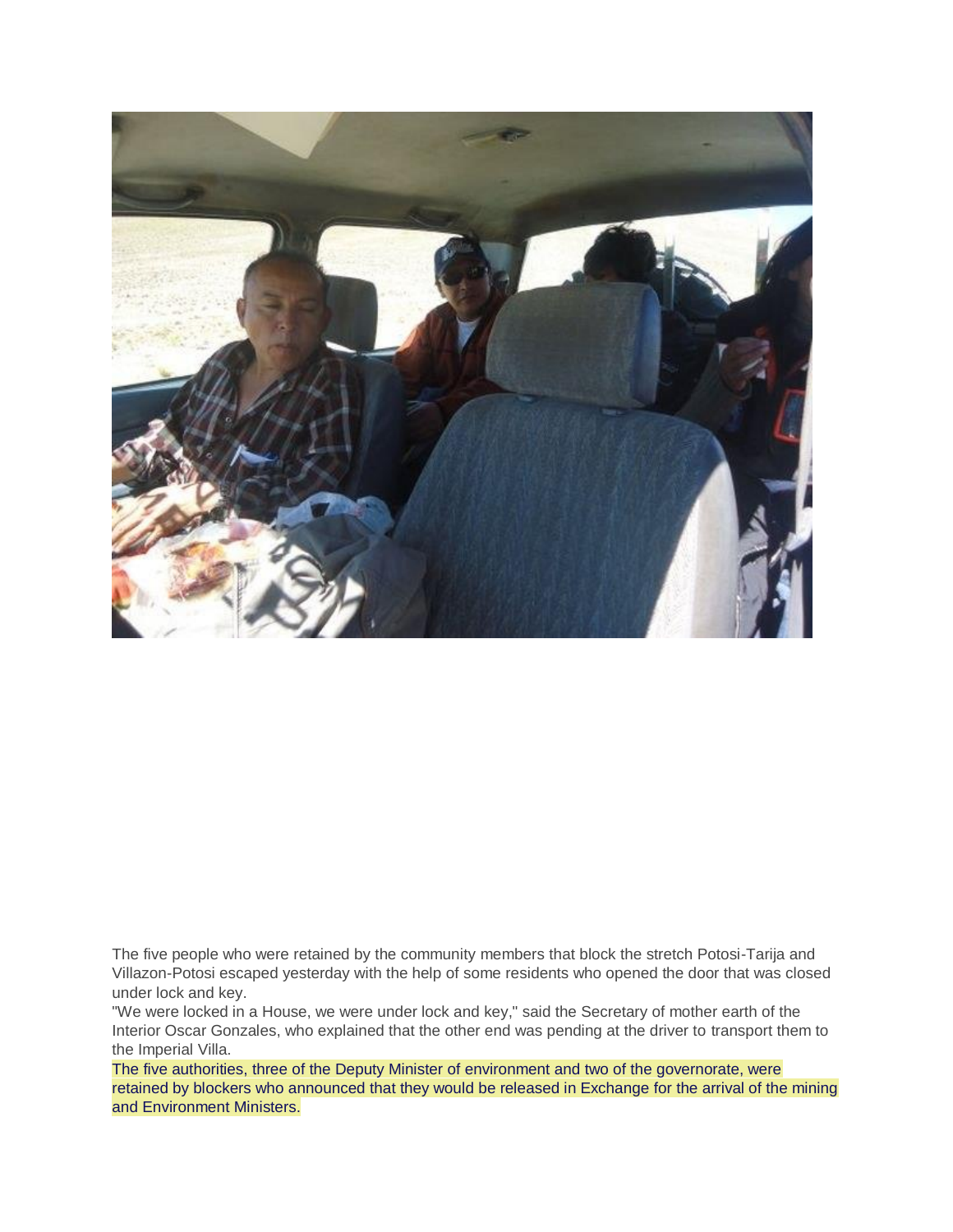The authority of governance said that community members had informed them that there was a resolution of the inhabitants of Vitichi much more radical, for it allowed to go.

Residents of the southern region of the Department of Potosí seek the permanent cessation of the mining works developed by the Kumurana company for alleged pollution that would be generated in the mining sector.

Until last night, blockades remained and reported that the measurement of pressure will be sustained, while not arrive to the place of mining and Environment Ministers.

In return, workers of the enterprise require that you reactive minerals production since more than 50 families are being affected by the suspension of their labor supply.

On the other hand, the Secretary of the Interior, Rene Navarro Miranda, coordinating reported that the case of the Kumurana company is already being investigated by the public prosecutor's Office, and will be the authorities who determine the actions to take.

### Drivers require to raise prices of tickets

After the failure of two attempts at dialogue between the municipality and the carriers to suspend the strike and blockade of the streets and avenues of Cochabamba, drivers decided yesterday to radicalize his demands. The initial order of establish a rate differential for foreign students became the requirement to increase the amount of tickets for the entire population of 1.70-2.30 Bolivians.

The Executive Secretary of the Federation of transporters of Cochabamba, Lucio Gómez, ordered yesterday the Mayor Edwin Castellanos to convene a meeting to treat the rate increase. The leader warned with a stoppage of 48 hours for the next week.

Carriers argue that 1.70 Bolivians was a transient fee and it is now up to the authorities conduct a study to establish a "real rate".

Pressure measurements began yesterday at dawn with locks by 20 points from the center of the city and avenues connecting roads to the East and West of the country.

Drivers put micros and minibuses on the roads and even resorted to violence with broken windscreens, punctured tires and Lupa to the owners of taxis circulating in some areas.

The interdepartmental travel were also suspended yesterday. The bus terminal was closed.

Even though bridges had police vigilance guaranteeing the circulation of vehicles, carriers were modes to block nearby avenues.

### Claim

Has excelled in the absence of the Mayor, it seems to me that these problems do not interest you. After having waited for more than one hour, we decided return to the Federation,"said Gomez yesterday morning, before retiring from the City Council where were summoned for a meeting.

Meanwhile, Castellanos said that carriers were wrong the way and that they should first call for dialogue, exhausting this instance and newly adopt pressure tactics. "However, first blocked streets and then call for dialogue", said.

Gomez confirmed that "determination is clear, we are not going to allow any kind of abuses, the expanded departmental determined to declare a 48-hour strike". The President of the City Council, David Herrada, responded: "We regret the arrogance of carriers. They did not want to wait for the Mayor. Always argue that they are right, when the rules are mandatory".

"The Mayor this morning (yesterday), not has been possible because he had a Conference on the theme of the Telethon", said Herrada and warned drivers that "do not enter free rape not only national standards, but international." "Not is discriminated against as it will be solved", Herrada said.

### Meeting

During the early hours of yesterday morning, after starting the blockades in the city of Cochabamba, Gomez attended the City Council to a meeting convened by the members of the Board and it presented their claims for the University fee should charge foreign students, because, he said at the start of this meeting, "we will speak clearly about the subject of passages", because the transport has been one of the institutions that has had the corresponding detachment to keep the passage differed with the Universidad